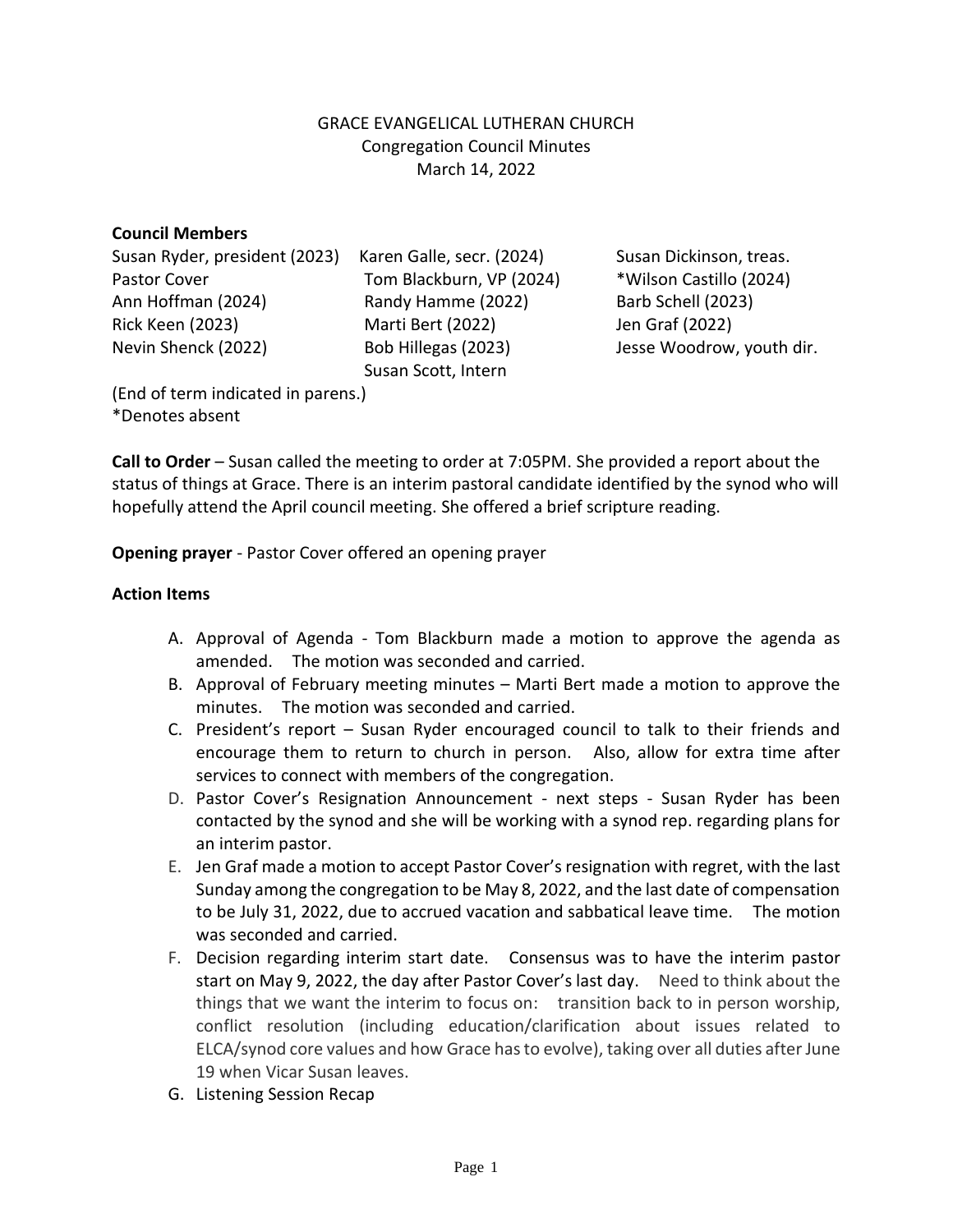- a. Themes veneration of the past, feelings of losing their church and alienation, objections to ELCA values
- b. Issues can be discussed further as part of the Strategic Planning process
- H. Council in charge of coffee hour March 20: coffee and a few breakfast/snack items. Several members volunteered to bring items and make coffee.
- I. Strategic Planning
	- a. Contacting people about small groups a specific email blast was sent out last week and will be sent again this week to encourage members to sign up. Guidelines for these meetings have been compiled.
	- b. Call committee for next pastor will be able to build off strategic planning results
- J. Council Member Nominations discuss possible candidates to be voted on at the June congregational meeting. Several members were identified as possible candidates. They will be contacted as to their availability and interest.
- K. Day of edification May 14 (as prep for Synod assembly) and Synod Assembly Friday June 3, and Saturday June  $4 -$  all digitally. Should identify two members to participate. A few names were suggested; Susan Ryder will contact them as to their availability and interest.
- L. Endowment funds (Barb Schell) Discussion about endowments and the guidelines. Barb distributed a detailed report and there was a discussion about the resources available to us.
- M. The mugs for the anniversary have come in and were \$418. Pastor made a motion that the money for mugs and luncheon cost come out of council endowments. The motion was seconded and carried.
- N. Grace bank accounts in two different banks Discussion about merging them. A new account was opened with Mid Penn Bank and payroll has been taken from this account. We still have some money with M & T Bank and Susan Dickenson wonders if we have retained a second bank because of FDIC laws – she will look into further. Jen Graf made a motion that Mid Penn should be our primary bank. The motion was seconded and carried.
- O. Exec. Committee felt that the cash retained in the safe in the office can be up to \$200 before it has to be deposited in the bank. After further discussion, Marti Bert made a motion that the cash retained in the safe in the office can be up to \$500 before it has to be deposited in the bank. The motion was seconded and carried.
- P. Letters will be sent out to members who have not given to the church or haven't attended in several years, requiring them to notify the church or they will be removed from the rolls.
- Q. Approval of expenditure to repair the two front lights that illuminate the steeple. Tom Blackburn made a motion to approve the entire \$1052 cost involved with this repair. The motion was seconded and carried.